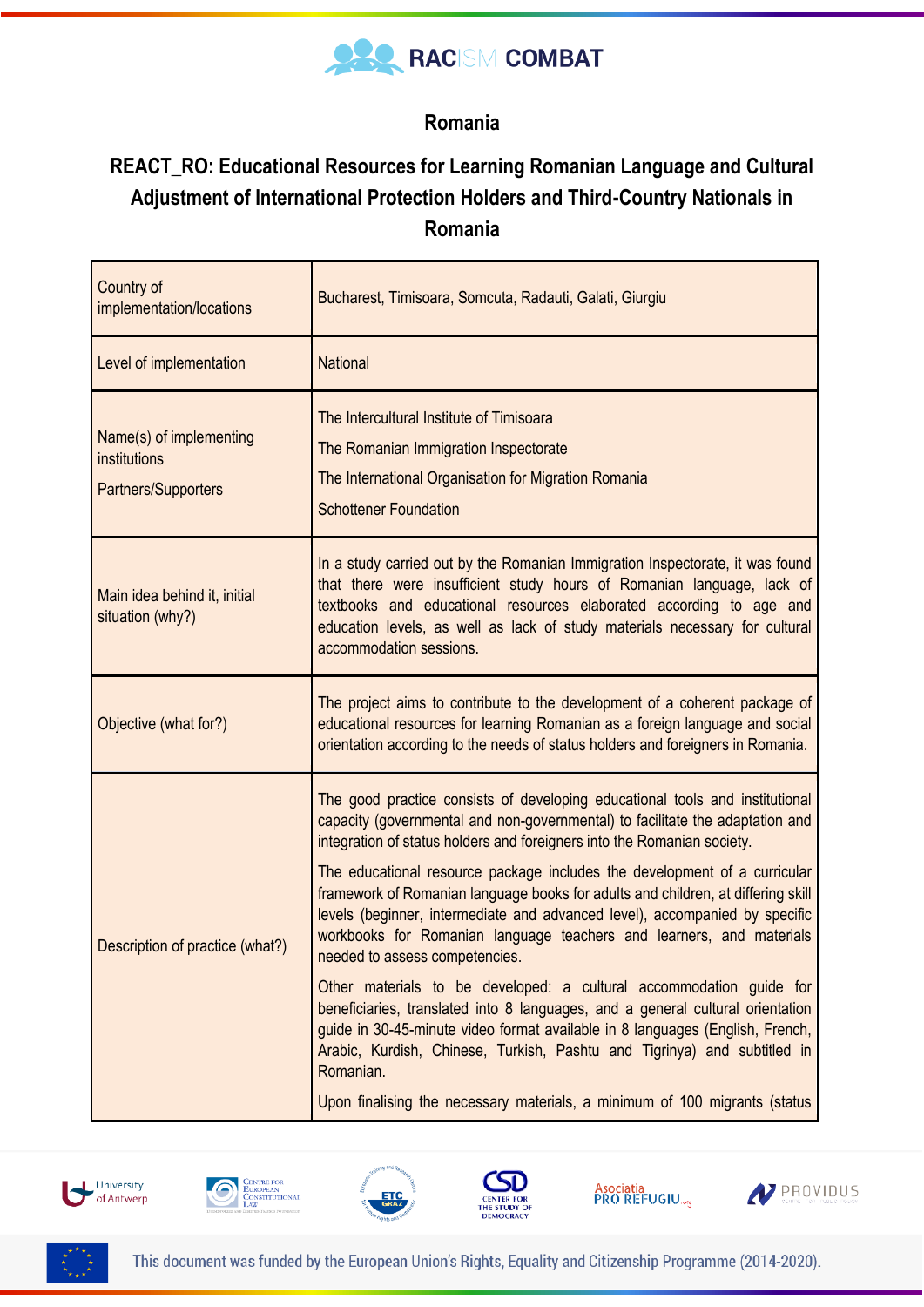

|                                                                                                                                 | holders and foreigners) will be supported to acquire, through intensive teaching,<br>skills that will facilitate their integration in the Romanian society, such as:<br>abilities to communicate in the Romanian language and to interact with the host<br>society.<br>Within the project, networks of intercultural mediators, volunteers, as well as<br>other entities who interact with/offer services to the target group will be<br>involved.                                                                                                                                                                                                              |
|---------------------------------------------------------------------------------------------------------------------------------|-----------------------------------------------------------------------------------------------------------------------------------------------------------------------------------------------------------------------------------------------------------------------------------------------------------------------------------------------------------------------------------------------------------------------------------------------------------------------------------------------------------------------------------------------------------------------------------------------------------------------------------------------------------------|
| Managed/driven by                                                                                                               | Civil society: The Intercultural Institute of Timisoara<br>Other stakeholders: The Ministry of Education                                                                                                                                                                                                                                                                                                                                                                                                                                                                                                                                                        |
| Time-frame (start/end/ongoing)                                                                                                  | Start: June 2017<br>End: December 2019                                                                                                                                                                                                                                                                                                                                                                                                                                                                                                                                                                                                                          |
| Stand-alone initiative or<br>incorporated into other<br>initiatives?                                                            | Stand-alone initiative                                                                                                                                                                                                                                                                                                                                                                                                                                                                                                                                                                                                                                          |
| Main target group (nationals,<br>non-nationals - types)                                                                         | Nationals, EU nationals: People who will receive training to improve their<br>teaching skills - Romanian language teachers, lecturers and social workers<br>Third-country nationals, asylum seekers/holders of international protection<br>status: people who will benefit from Romanian language courses and social<br>and cultural orientation to facilitate their integration process.                                                                                                                                                                                                                                                                       |
| Promotion                                                                                                                       | Oral, printed, online.<br>Languages: Romanian, English, French, Arabic, Kurdish, Chinese, Turkish,<br>Pashtu and Tigrinya.                                                                                                                                                                                                                                                                                                                                                                                                                                                                                                                                      |
| Information provided on legal,<br>practical and procedural aspects<br>of protection against<br>racism/hatred and discrimination | Yes.                                                                                                                                                                                                                                                                                                                                                                                                                                                                                                                                                                                                                                                            |
| Methods of language/content<br>teaching                                                                                         | The training programmes use interactive learning methods that involve a wide<br>range of printed or audio-video materials. For example, the course of cultural<br>adaptation of migrants (socio-cultural orientation in the Romanian society) -<br>held before the Romanian language courses - focuses on the acquisition by the<br>participants of the abilities needed to meet their basic needs and overcome the<br>daily<br>challenges involving<br>learning<br>through<br>practical experiences.<br>Among the interactive learning methods are discussions, group work, role-<br>playing/simulation games, etc. Innovative and diversified methods used in |













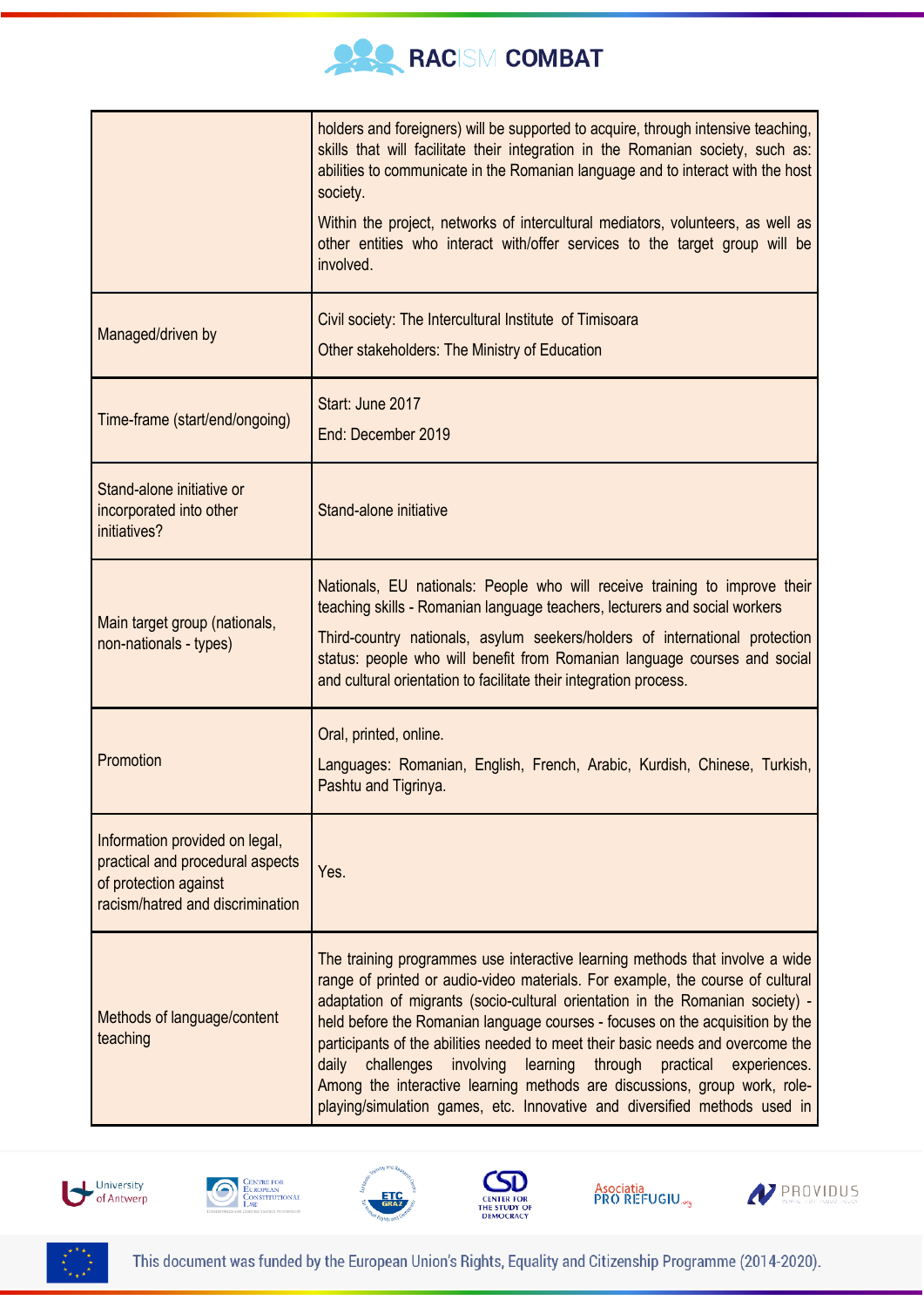

|                                          | teaching, especially interactive, take into account aspects of cultural diversity,<br>literacy and education, the special needs of the target group (adapted to the<br>general profile of the learners); they confine themselves to issues relevant to<br>the specific stage of the integration process and have as their starting point the<br>experience of the refugees' country of origin in the development of cultural<br>orientation programmes involving, as the case may be, members of the<br>communities already established. Students are able to experience the values,<br>culture and public services available by encouraging interaction with service<br>providers and host community members in different contexts (schools, places<br>of worship, community centres, public institutions, etc.) and promoting their<br>participation in volunteering and mentoring schemes. |
|------------------------------------------|-----------------------------------------------------------------------------------------------------------------------------------------------------------------------------------------------------------------------------------------------------------------------------------------------------------------------------------------------------------------------------------------------------------------------------------------------------------------------------------------------------------------------------------------------------------------------------------------------------------------------------------------------------------------------------------------------------------------------------------------------------------------------------------------------------------------------------------------------------------------------------------------------|
| Accessibility:                           | Costs: Free of charge<br>Obligatory: No<br>Eligibility criteria: Selection based on CV for the teachers to be trained and free<br>registration for migrants who will benefit from the Romanian language courses<br>and socio - cultural orientation.                                                                                                                                                                                                                                                                                                                                                                                                                                                                                                                                                                                                                                          |
| Budget, sources of financing             | The Romanian Immigration Inspectorate - Asylum Migration and Integration<br>Fund                                                                                                                                                                                                                                                                                                                                                                                                                                                                                                                                                                                                                                                                                                                                                                                                              |
| Sources and references<br>(hyperlink(s)) | https://www.youtube.com/watch?v=blhsltwWrd0&feature=youtu.be<br>http://www.romaniaeacasa.ro/wp-content/uploads/2018/08/Caiet-engleza.pdf<br>http://www.romaniaeacasa.ro/wp-content/uploads/2018/08/Ghid-engleza-<br>ilovepdf-compressed.pdf<br>http://www.romaniaeacasa.ro/wp-content/uploads/2018/08/Suport-de-curs-<br>pentru-persoane-resursa.pdf<br>http://www.romaniaeacasa.ro/wp-content/uploads/2018/08/Ghid-formatori.pdf                                                                                                                                                                                                                                                                                                                                                                                                                                                             |









Asociatia<br>PRO REFUGIU.<sub>«3</sub>





This document was funded by the European Union's Rights, Equality and Citizenship Programme (2014-2020).